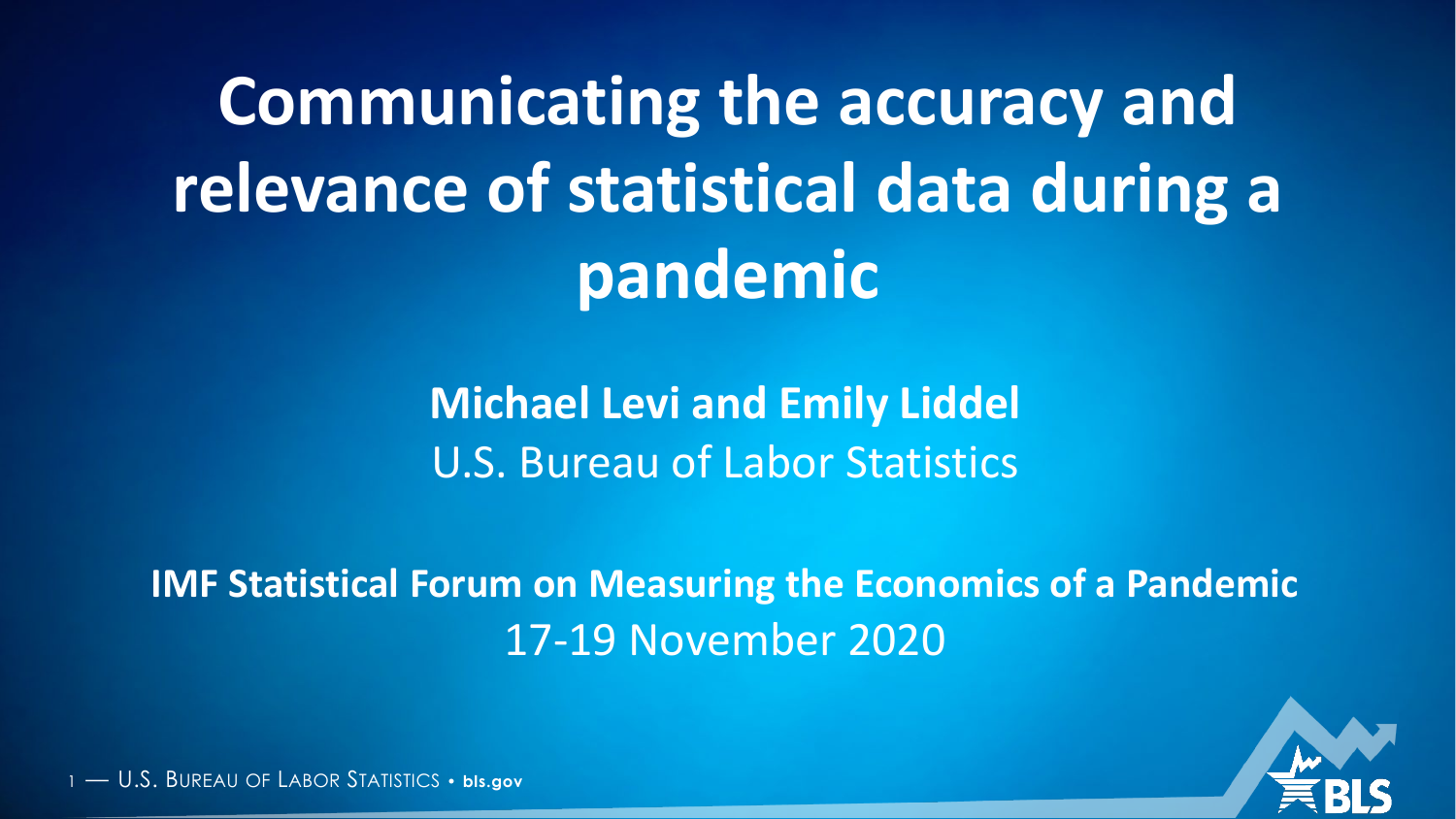# **Trust and transparency**

- BLS depends on the trust of data users (as do all stat agencies)
	- $\blacktriangleright$  If customers do not believe our data are impartial and accurate, they will find other sources
- $\blacksquare$  Trust is established and maintained through transparency
	- Announcing changes in methods
	- Announcing changes in operations
	- Alerting users to potential measurement anomalies

■ COVID-19 exercised the BLS commitment to transparency

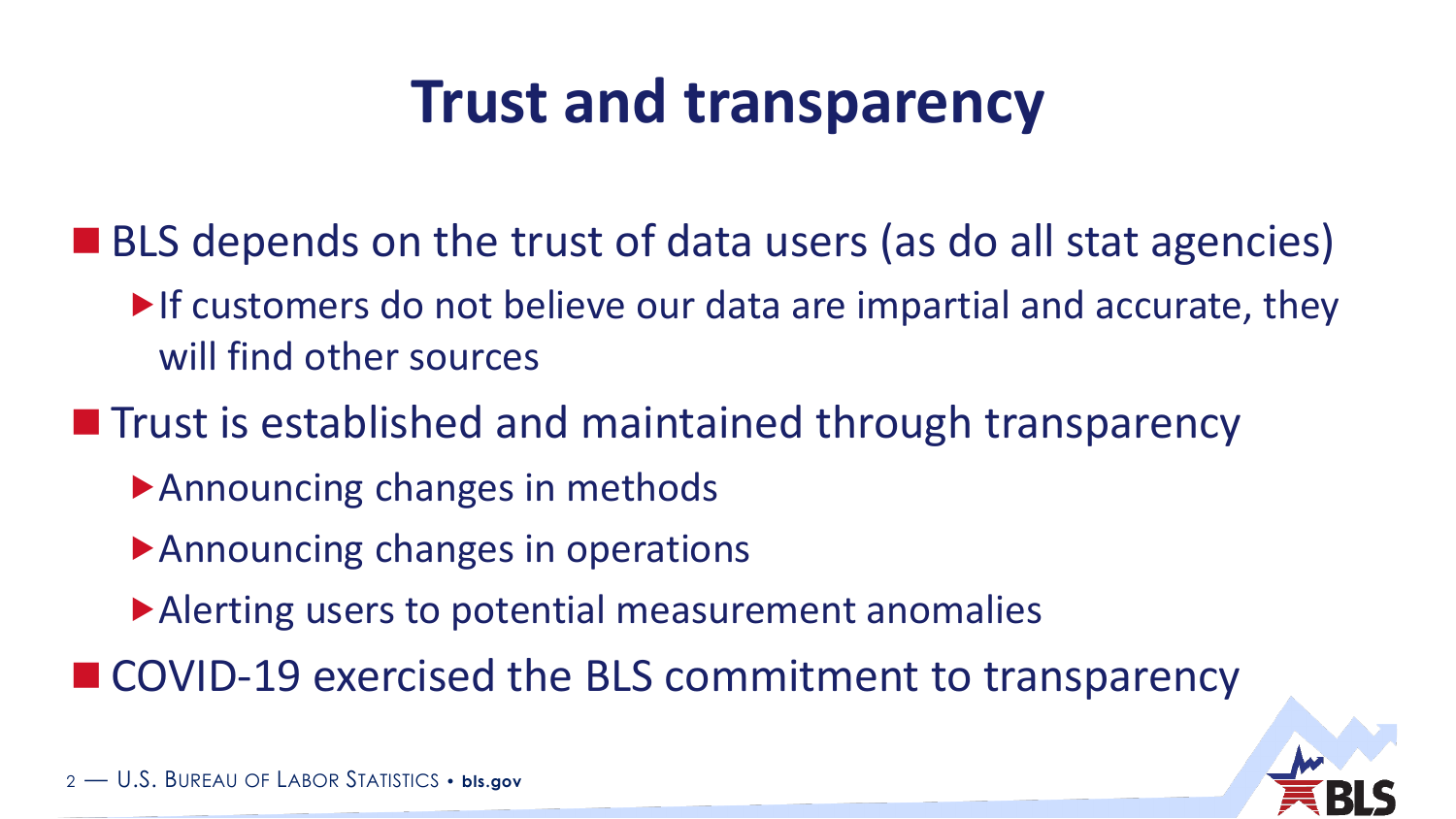### **March 13, 2020: U.S. Declares National Emergency**

- **BLS and Census cease all in-person data collection**
- Telephone data collection centers close
- **Staff are moved to maximum telework status**

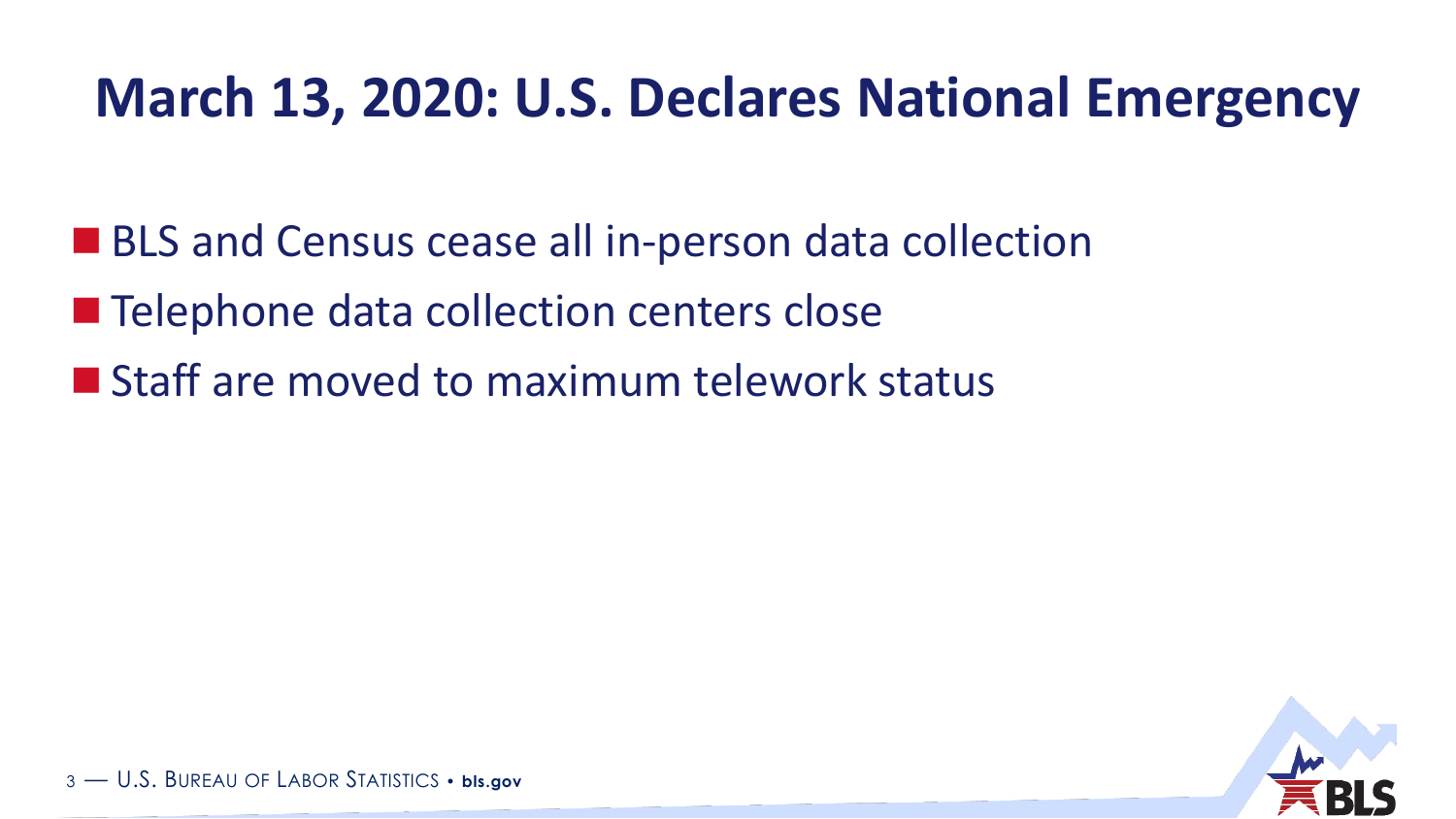# **Impact: Collection modes**

In many, but not all, BLS surveys, the mix of data collection modes changed

**Ex: Consumer Price Index** 

|                  | <b>April 2019</b> | <b>April 2020</b> |
|------------------|-------------------|-------------------|
| In person        | 74%               | $0\%$             |
| <b>Telephone</b> | 10%               | 18%               |
| Online           | 16%               | 82%               |

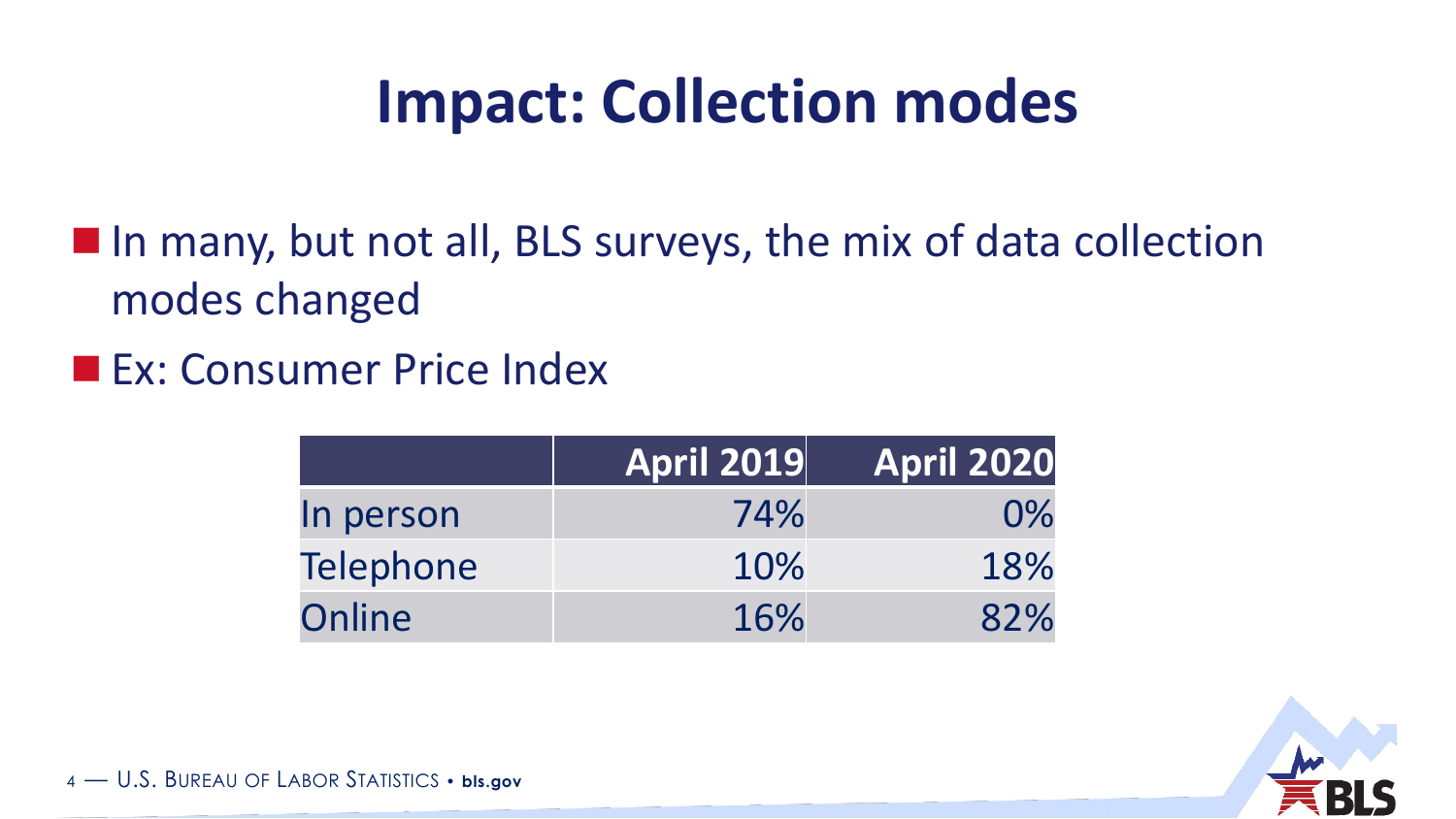### **Impact: Response rates**

■ Response rates changed in many BLS surveys, but not uniformly across industries, demographic groups, or geographic areas

#### **Ex: Producer Price Index**

| Industry sectors                                  | 12-month average,<br>March '19 - Feb. '20 | Sept. '19 | Sept. '20 |
|---------------------------------------------------|-------------------------------------------|-----------|-----------|
| Mining, utilities, and construction               | 66                                        | 65        |           |
| <b>Retail trade</b>                               | 751                                       |           | 76        |
| Entertainment, accommodation<br>and food services | 66                                        | 65        |           |

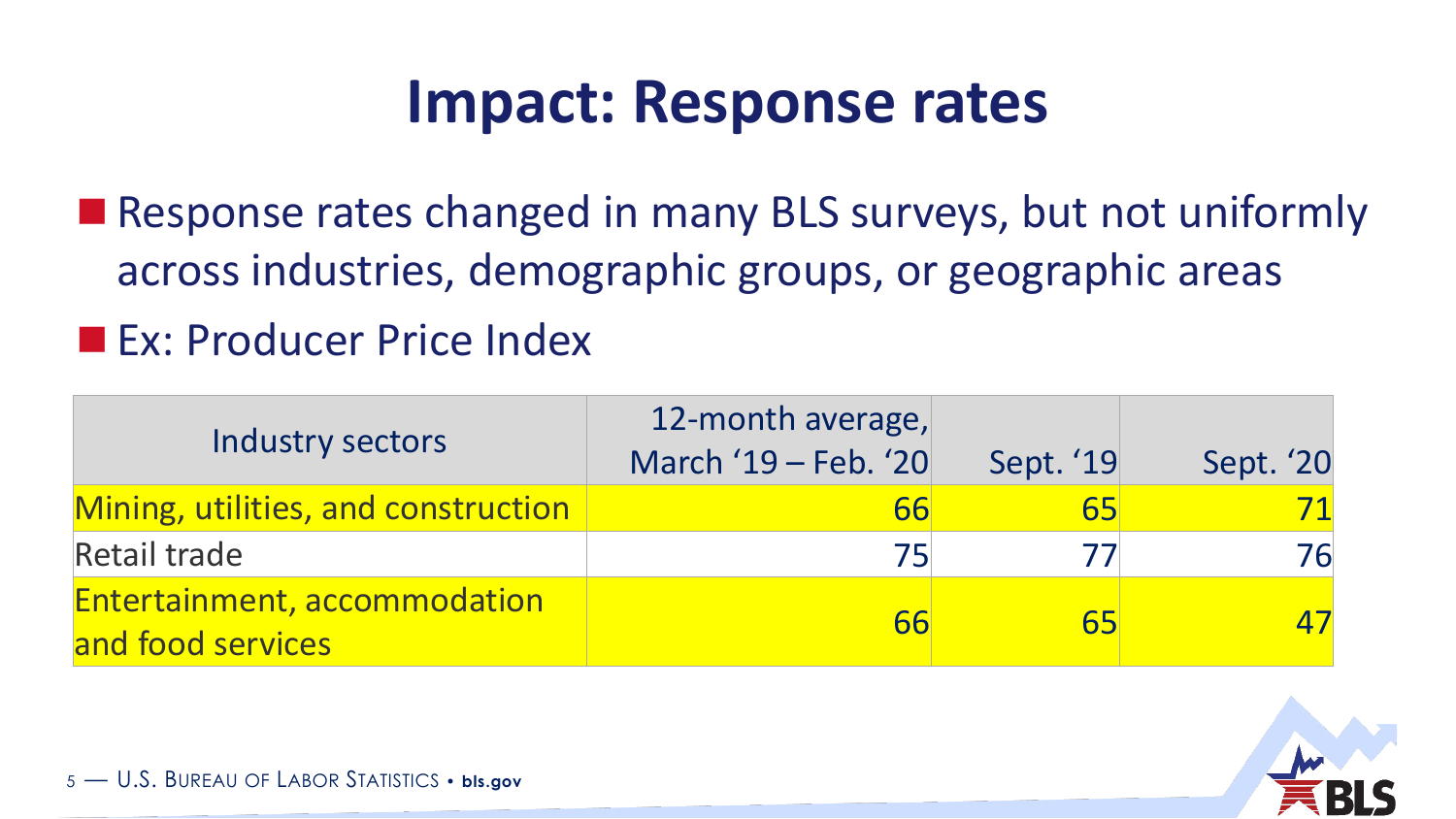## **Impact: Methods**

- Seasonal adjustment
- Birth-death model

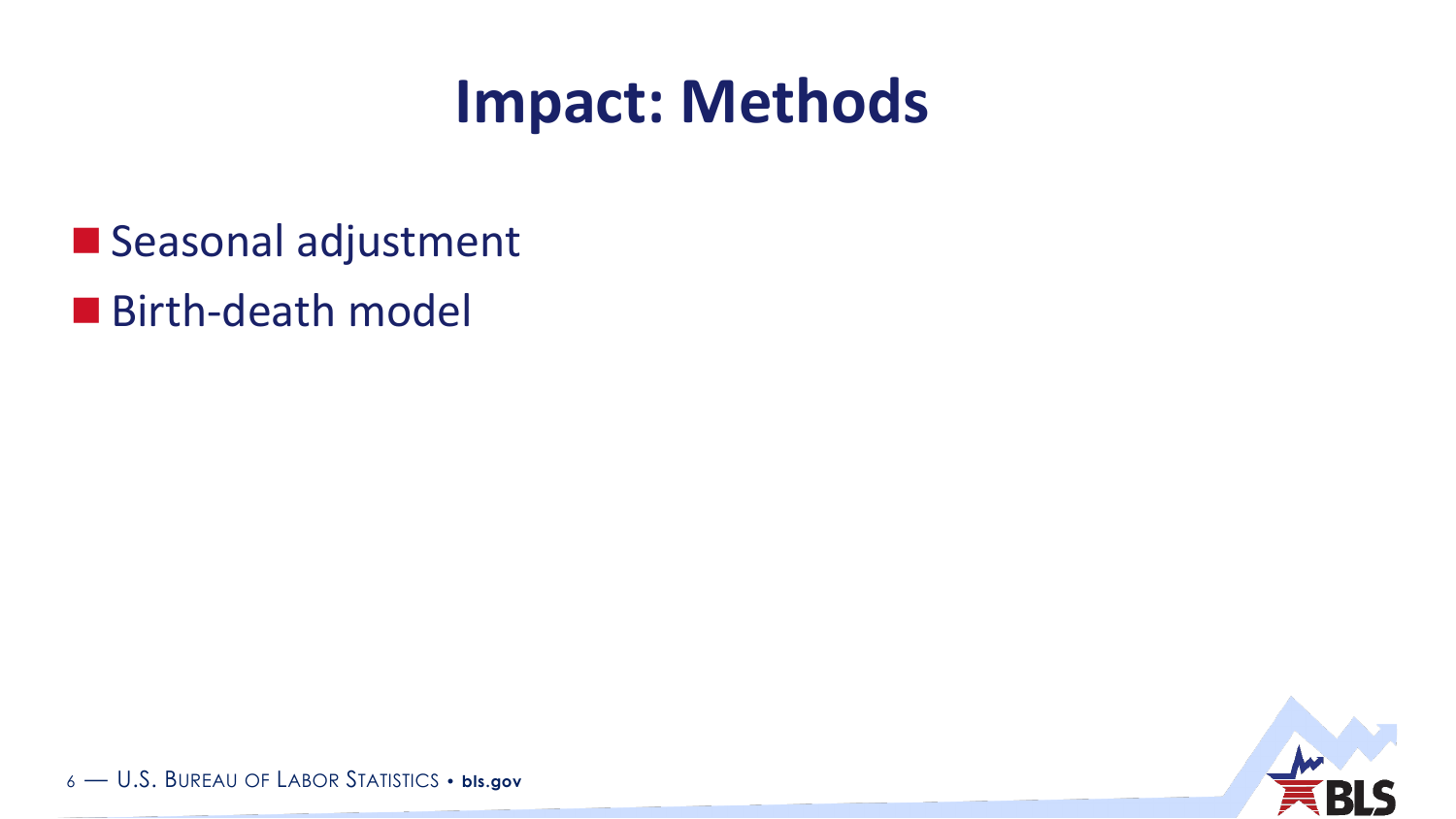## **Impact: Data sources**

### **Ex: Productivity program**

- Continuing Unemployment Claims
- Supplemented Current Population Survey and Current Employment Statistics data

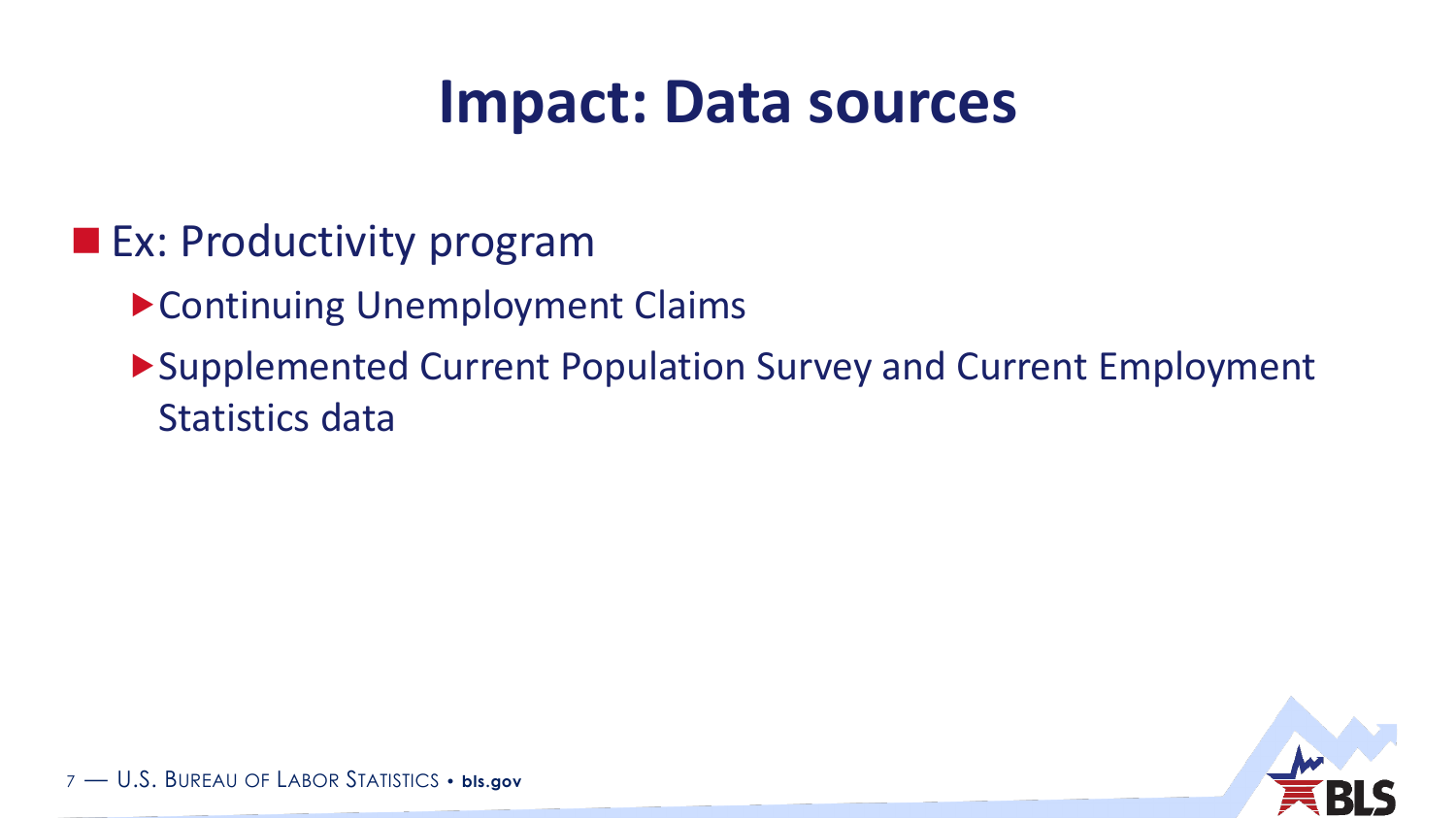## **Impact: New data**

■ Additional questions on household and establishment surveys **New survey (Business Response Survey)** 

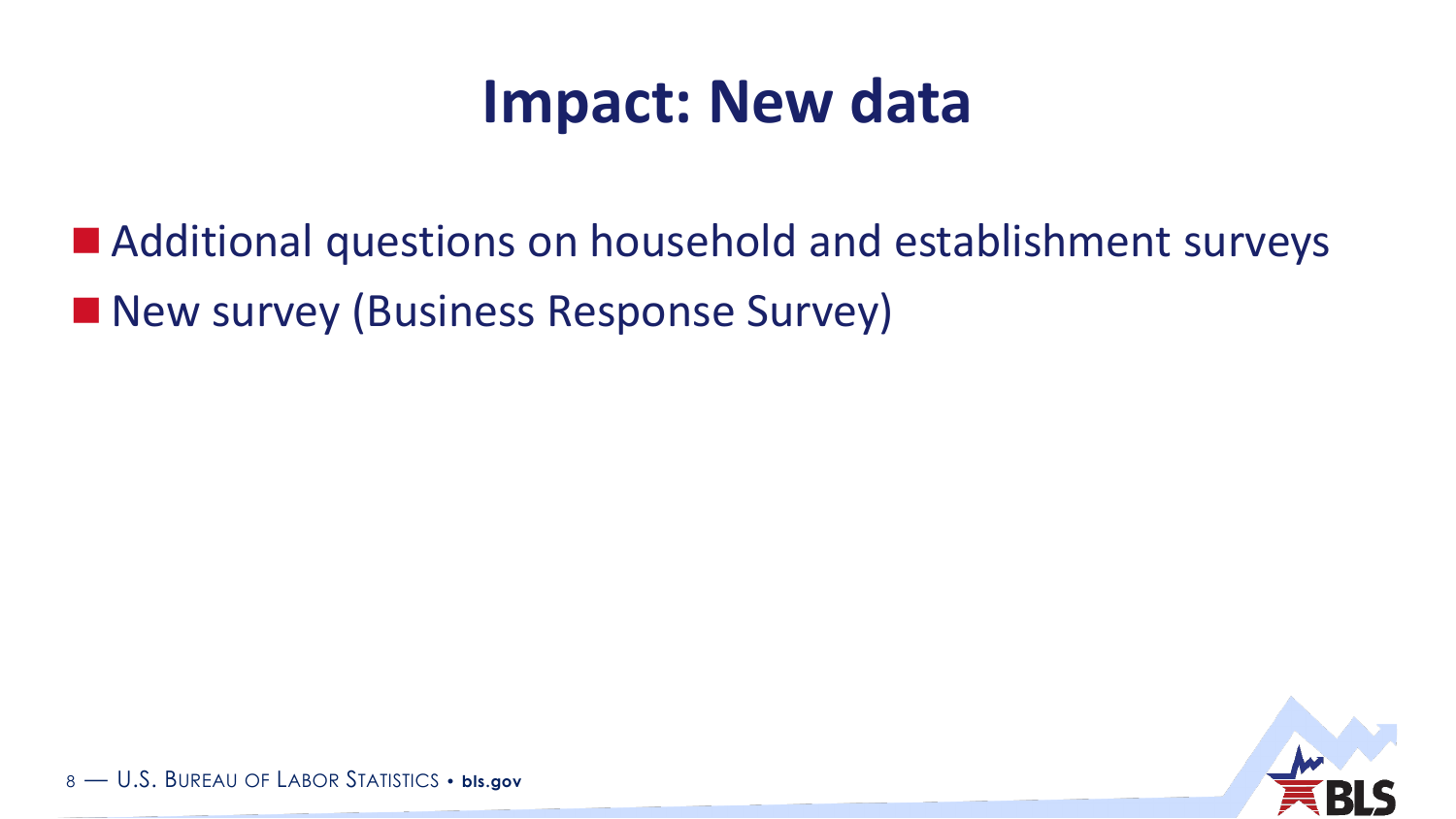# **Are the data still reliable?**

- "Everything's shut down"
- "Nothing's in stock"
- **T** "You're not collecting the information"

BLS says, "All published data meet reliability standards" How can users assess for themselves?

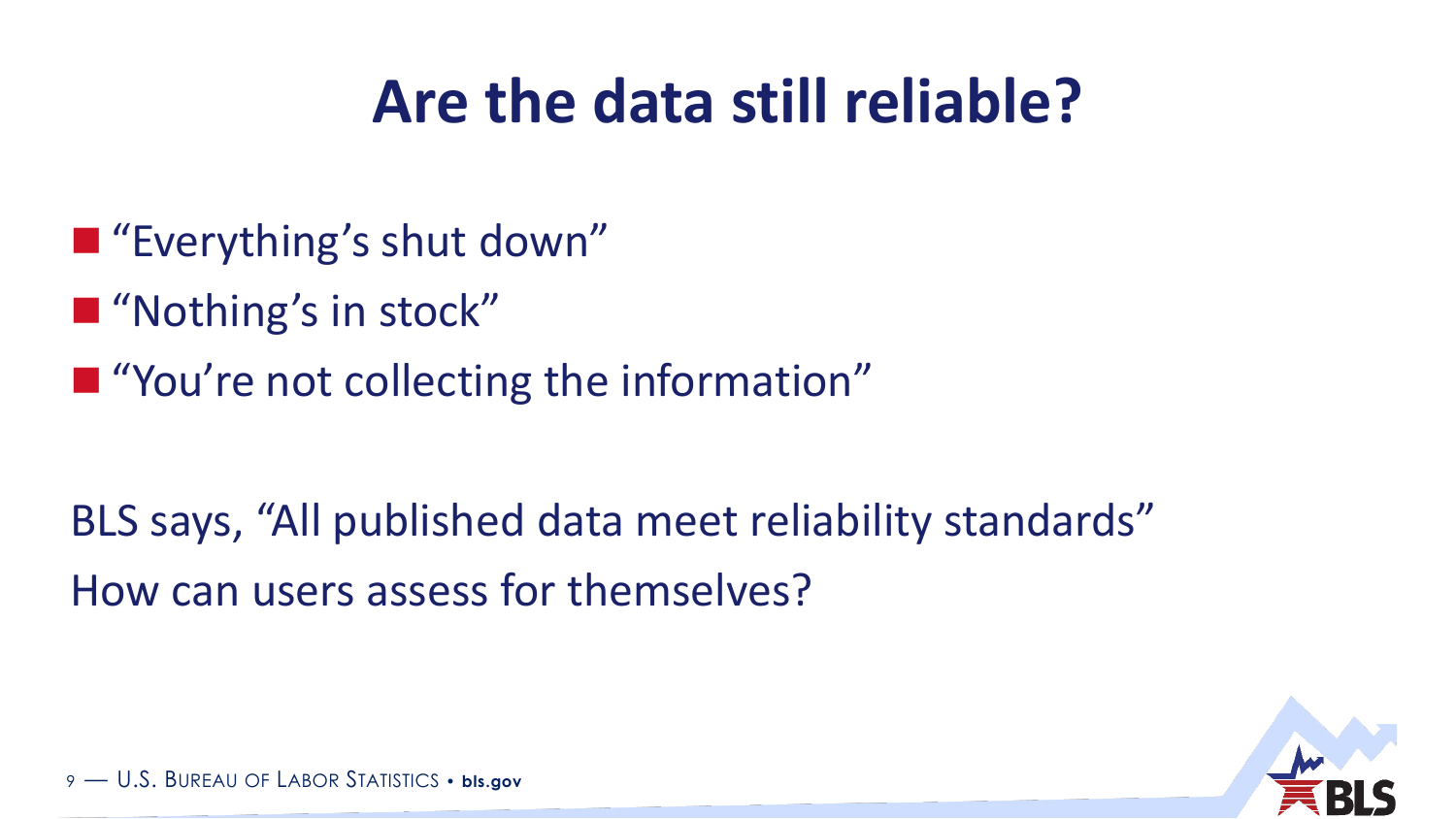# **Communicating uncertainty**

- **Difficult under the best of circumstances** 
	- Confidence intervals
	- **Revisions**
	- ▶ Changes in methods
- Communicating a change in uncertainty is even harder

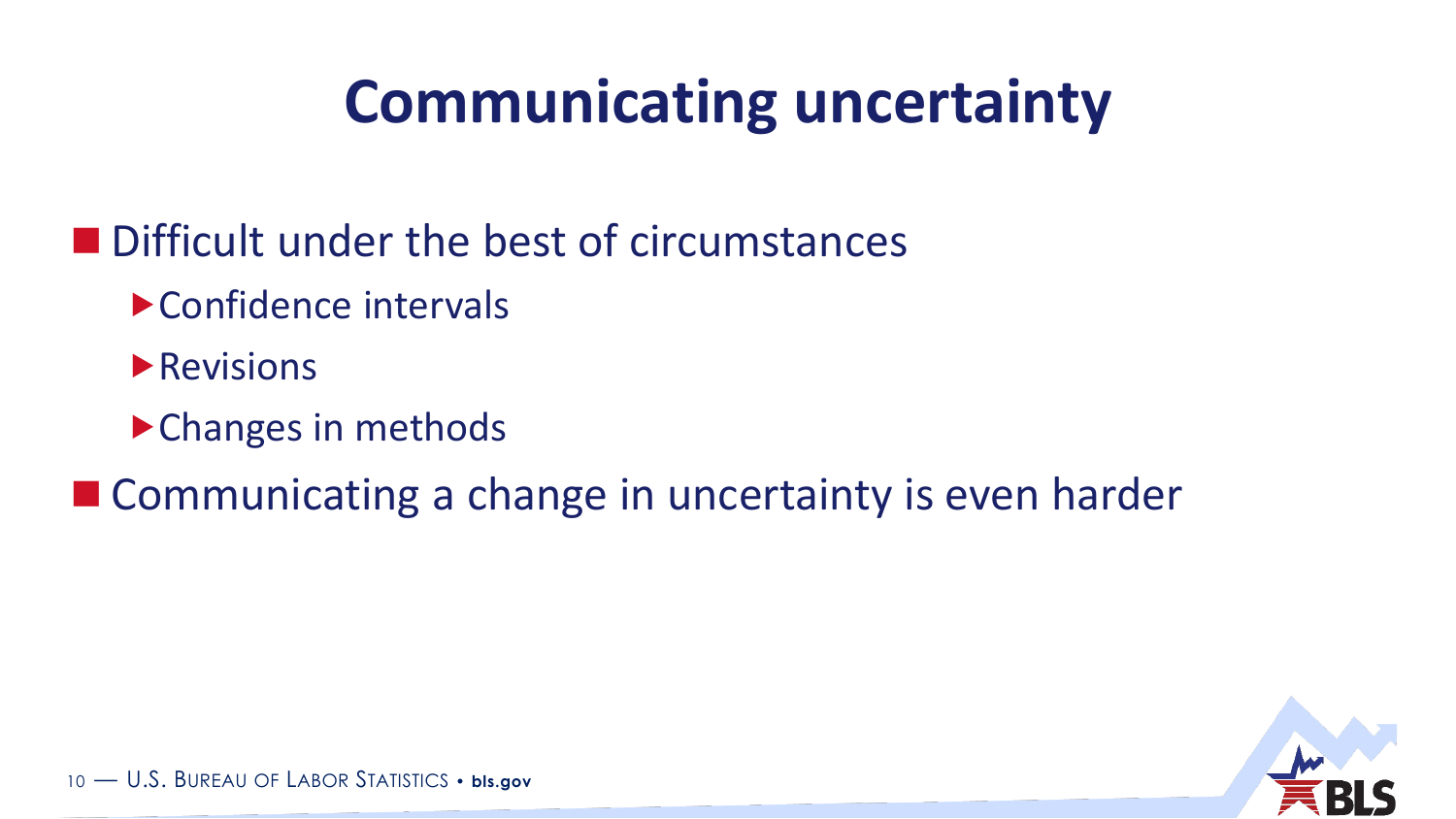# **Starting mid-April 2020**

- Calls pour in to BLS wanting information on
	- ▶ Data collection
	- **Methods**
	- Concepts and definitions

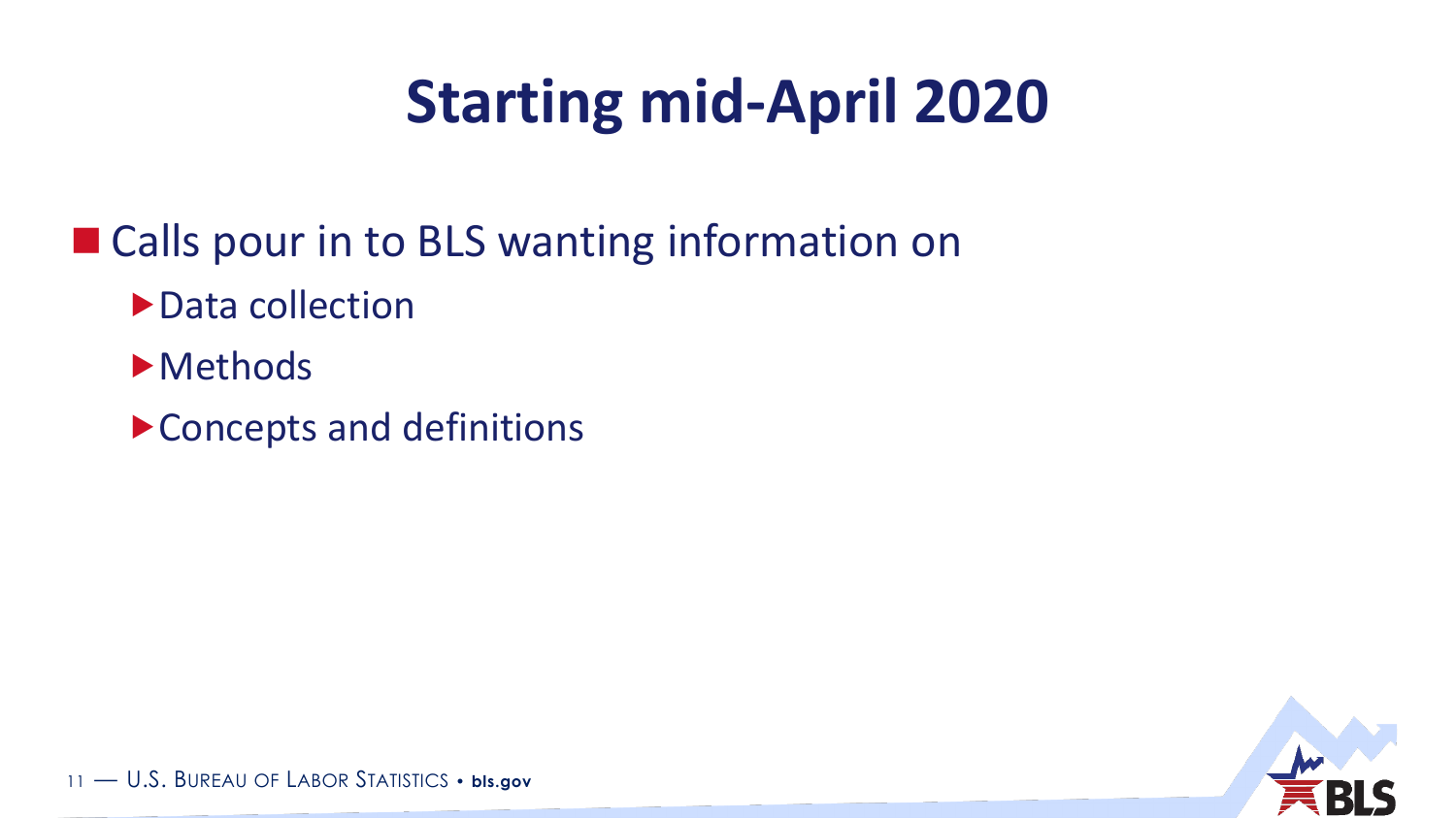# **We had (most of) the answers**

- For methods, go to the *Handbook of Methods*
- **For changes to methods, see the announcement box in our** release
- **For response rates, go to a response rate page (9 months out of** date)
- For modes of data collection, see link buried at the bottom of a web page

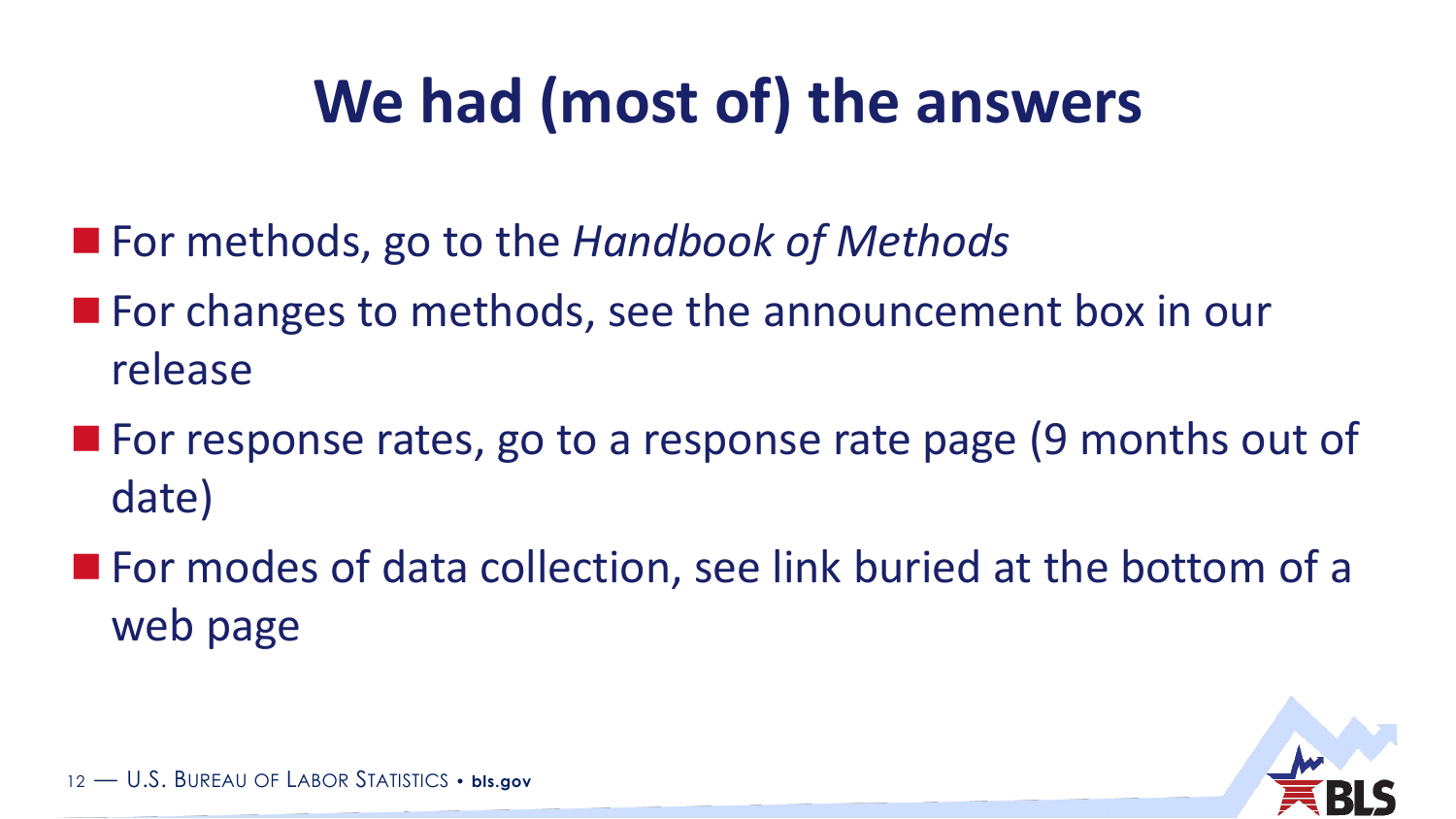# **Early efforts**

### ■ We didn't know

- What paradata users wanted
- What paradata we had readily available
- How long the pandemic disruption would last

■ Went through several iterations of Q&As, paradata reporting

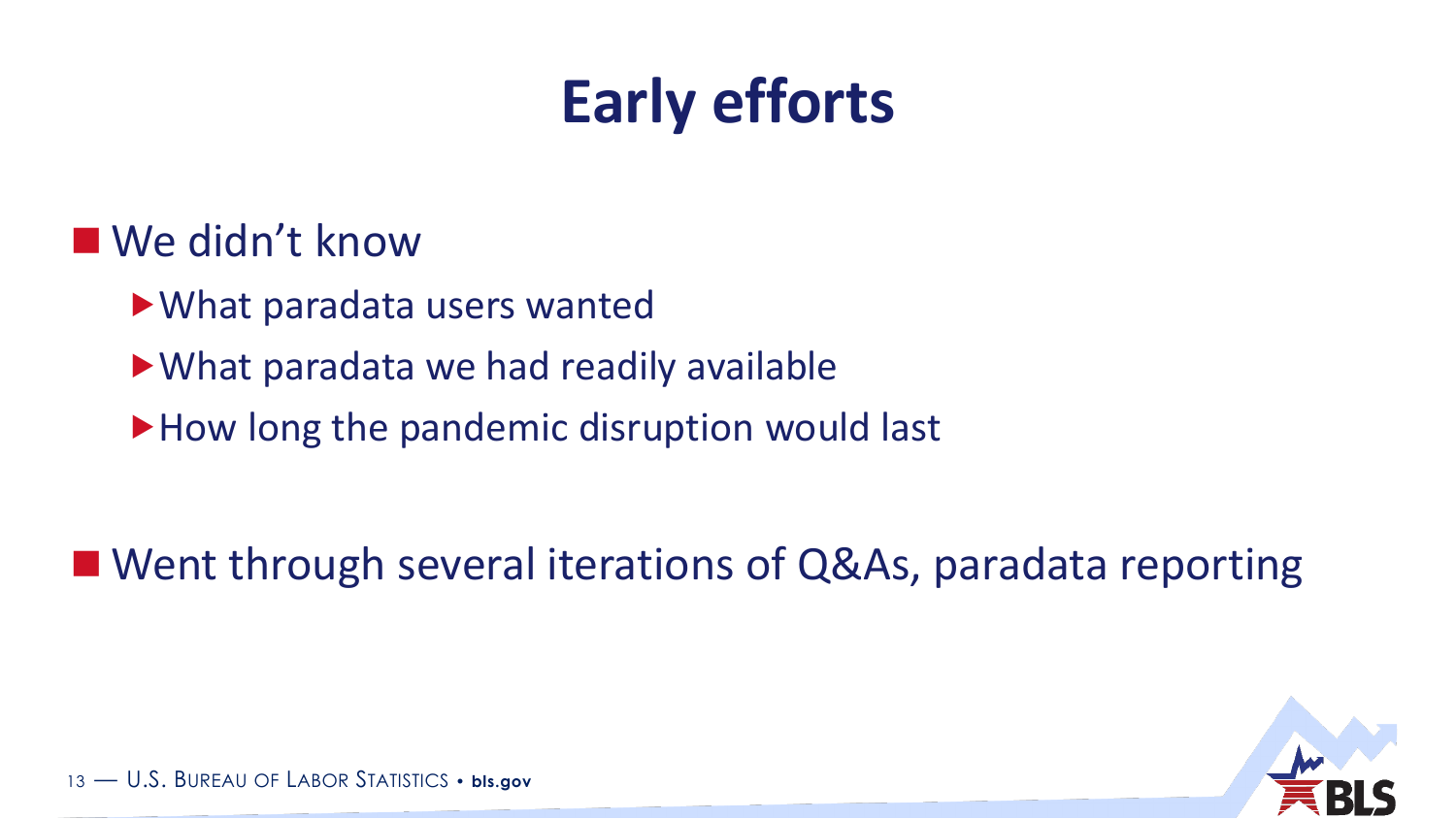# **Eventually: A common framework**

- **One measure is not enough**
- What is meaningful for one program may not be so for another
- Value of consistency across programs
- Needs to be easy to update

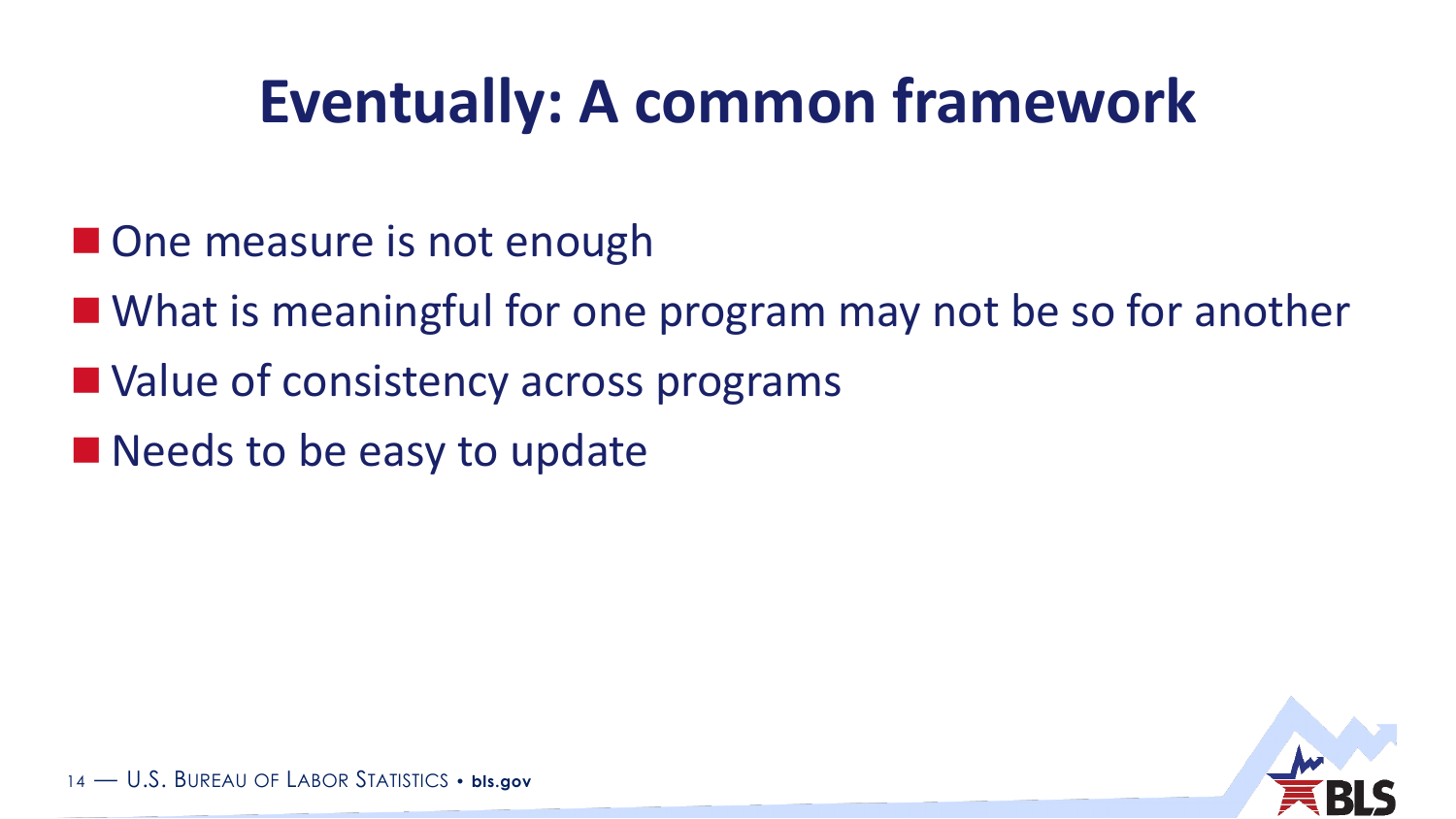# **Paradata framework**

- Collection mode(s) and collection rates
- **Imputation rates**
- Cell or series suppression
- **Statistical measures of error**
- Changes to methods
- **Q&As**

### **All with comparison to pre-pandemic measures**

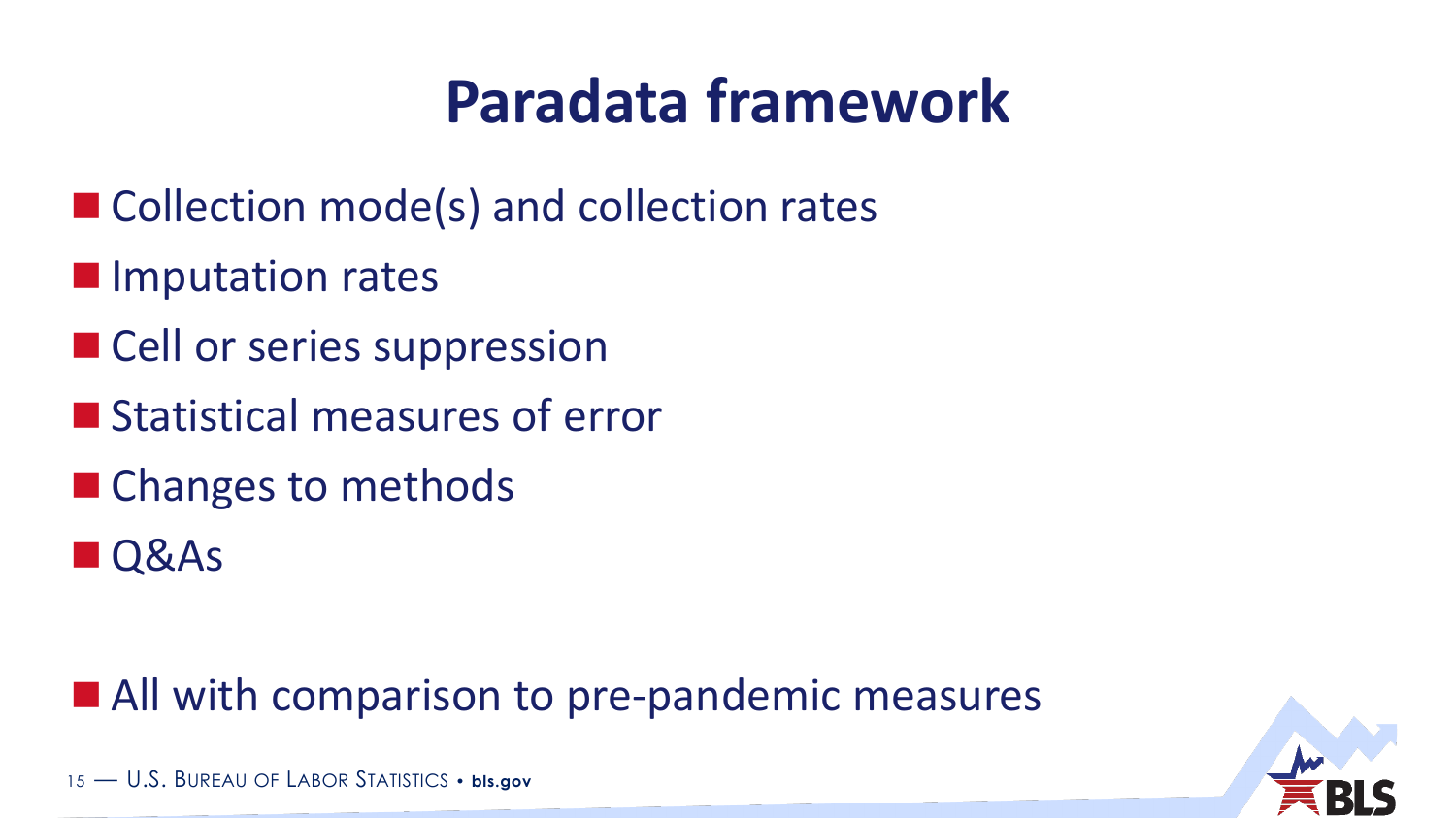# **Release page**

#### Effects of COVID-19 Pandemic and Response on the Producer  $P_{\text{net}}$  index

The Producer Price Index (PPI) is a measure of the average change over time in the prices domestic producers

- Impact of the coronavirus (COVID-19) pandemic on the Producer Price Index data for July 2020
- Impact of the coronavirus (COVID-19) pandemic on the Producer Price Index data for June 2020
- Impact of the coronavirus (COVID-19) pandemic on the Producer Price Index data for May 2020
- Impact of the coronavirus (COVID-19) pandemic on the Producer Price Index data for April 2020
- 1. Will data collection for PPI be affected? The PPI survey is voluntary, so it relies on business survey respondents to L vide pricing information. The unavailability of survey respondents or the interruption of business operations could affect the ability to collect PPI pricing information.
- 2. How are PPI data collected? Price data used to calculate the PPI are collected primarily online through the BLS Internet Data Collection Facility. For most industries, the PPI pricing date is the Tuesday of the week that includes the 13th of the month. If a transaction did not occur on the pricing date, the respondent is requested to provide a price for a transaction prior to that date, as close to the pricing date as possible. If no transaction occurred during the month, the respondent is requested to provide an estimate of what the price would have been, had a transaction occurred
- 3. What happens when PPI data cannot be collected? When BLS cannot obtain a price, missing prices are imputed by the prices of similar items that have been collected. Essentially, the price movement of items that are not collected are estimated to be the same as those in their general index category. See the "Missing prices" section on page 10 of the PPI Handbook of Methods chapter for a brief discussion of this procedure. Note that this type of imputation method is the standard operational procedure used by the PPI program each month when estimating missing prices. Imputation allows indexes to be calculated, even when a fairly small number of prices are collected.
- 4. Will PPI industry sample updates be affected? BLS periodically updates the structure, membership, technology, or product mix of an industry shifts. BLS sample update is scheduled to occur with the release of June PPI data on update were collected and the sample update is expected to proceed as reflecting challenges related to initiating establishments into the survey. person data collection and began conducting initiation interviews by telep such as physicians' offices and manufactures of surgical and medical instrur will need to extend sample update cycles to collect enough data for some induries.

mple of producers providing data to reflect current conditions more accurately when the year, through three sample update cycles. The next PPI 020, a majority of the data necessary for this sample few sample updates will have fewer industries refreshed. Evergreen Q&A collection. On March 16, 2020, BLS suspended all inre instructed temporarily not to contact establishments d cause an undue burden on respondents. As a result, BLS

Impact statements

for each issuance at

the top

5. Will PPI data be published as scheduled? The PPI monthly data measuring preducer price change will be published as scheduled. See the schedule of PPI release dates. While it is possible that indexes will be based on a smaller than usual quantity of collected data, PPI ensures published indexes meet predefined quality standards. (See question #6.

6. Under what circumstances would some PPI data not be published? Companies voluntarily provide proprietary pricing information for the survey, so BLS goes to great

### **Links to impact statements** for each release ■ "Evergreen" Q&A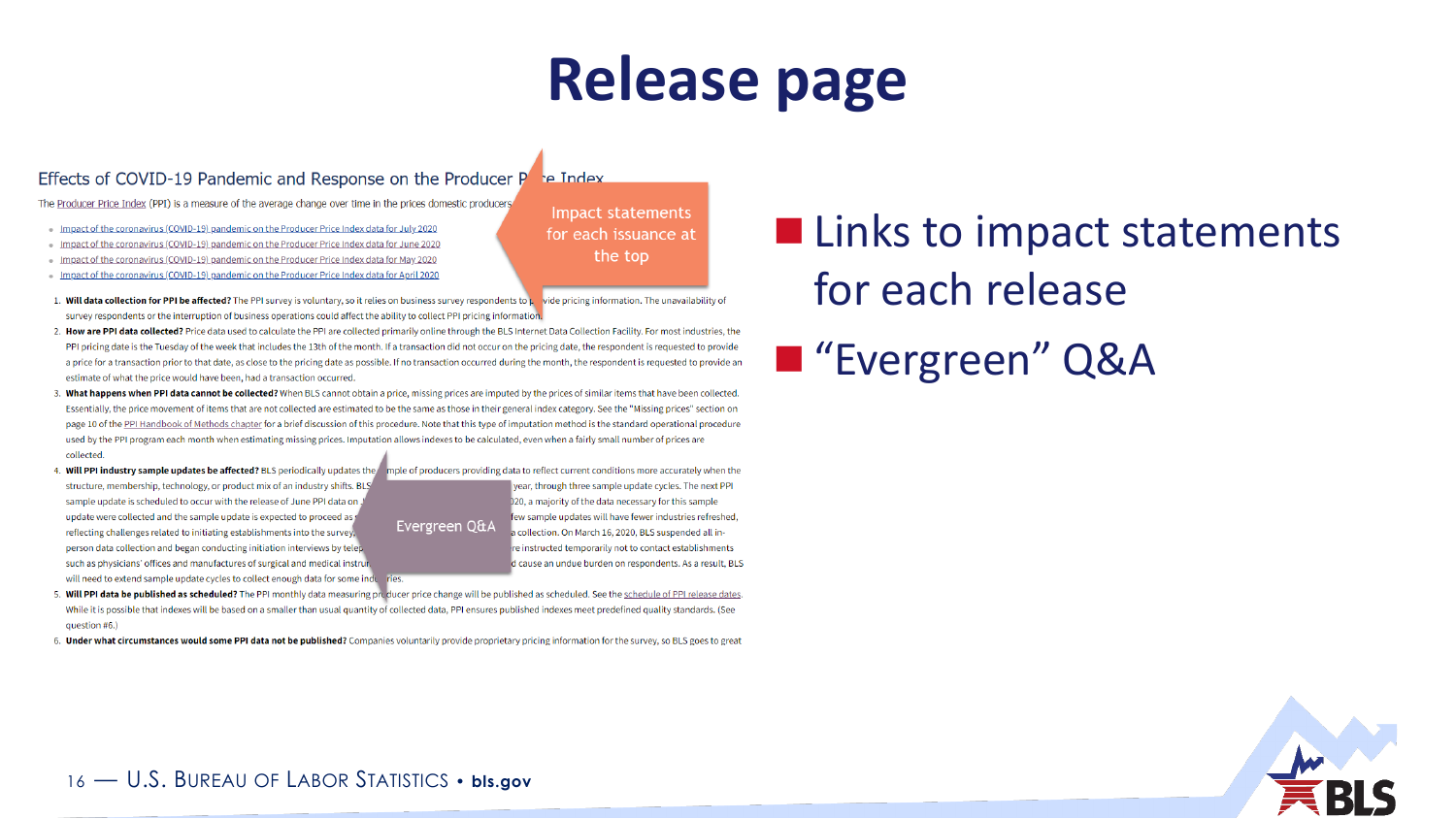### **Impact statements**

#### Impact of the coronavirus (COVID-19) pandemic on the Producer Price Index data for July 2020

The Producer Price Index (PPI) is a measure of the average change over time in the prices domestic producers receive for the sale of their products. PPI estimates for July 2020 were published on August 11, 2020. The pricing date was Tuesday, July 14, 2020, which means that most producers, but not all, provided prices they received on that date. The summary statistics in tables 1, 2, 3 and 4 indicate the impact of the COVID-19 pandemic on the PPI data collection, index estimation, and the BLS ability to publish indexes was minor for the release of preliminary July data. No changes in estimation procedures were necessary.

This page provides further information on the effects of the COVID-19 pandemic for the July 2020 Producer Price Indexes news release.

#### Collection mode

The PPI collects nearly all of its repricing data by web collection. There were no changes to collection mode in response to the pandemic.

#### Response rates

Table 1 provides the July 2020 response rate by industry sector, along with comparison periods of June 2020, July 2019, and a 12-month average for March 2019 to February 2020. The July 2020 response rate for items requested shows a similar level of response for the vast majority of industry sectors. While the response rate for entertainment, accommodation, and food services sector remains down when compared to historical comparison periods, both the July and June 2020 response rates reflect an uptick in response as businesses begin to reopen.

It is important to note that typically, the PPI survey's monthly price collection response rate averages 76 percent by the end of its 4-month index revision period. All PPI indexes are recalculated 4 months after publication of preliminary data. Thus, July indexes may be revised when BLS publishes the PPI for November on December 11, 2020. All summary statistics in the tables below reflect comparisons to PPI preliminary data.

#### Table 1. Comparative response rate percentages for the release of PPI preliminary industry indexes

| <b>Industry sectors</b>                       | 12-month average, March 2019 to<br><b>February 2020</b> | July<br>2019 | June<br>2020 | July<br>2020    | Percentage point change from June 2020<br>to July 2020 |
|-----------------------------------------------|---------------------------------------------------------|--------------|--------------|-----------------|--------------------------------------------------------|
| All industrial sectors                        |                                                         |              | 72.          | 73 <sub>1</sub> |                                                        |
| Agriculture, forestry, fishing and<br>hunting |                                                         | 50           | 48           | 47              |                                                        |
| Mining, utilities, and construction           | 66                                                      |              |              | 70 <sub>1</sub> |                                                        |

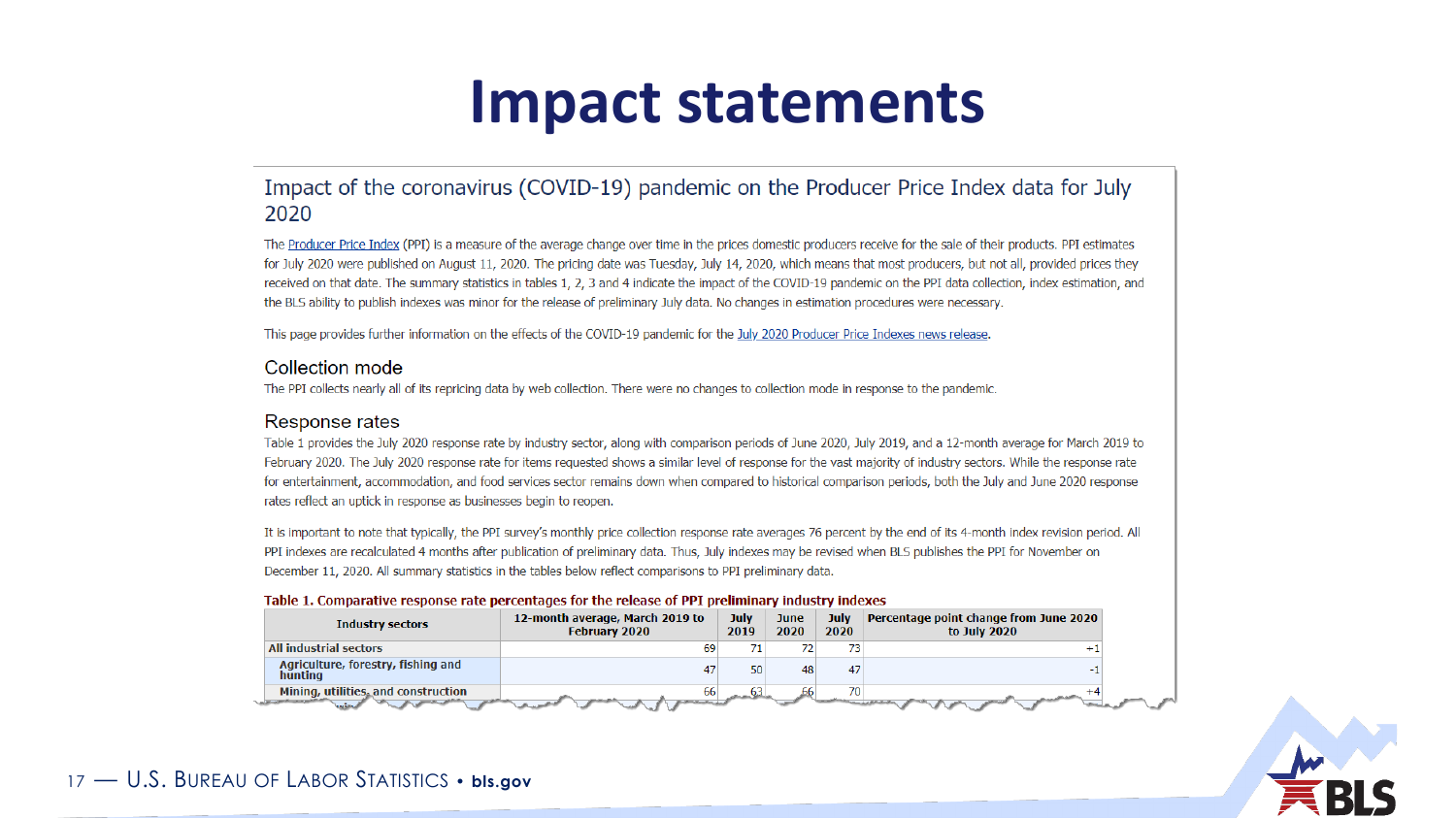# **Prominent misclassification error**

- Operational paradata subtleties swamped by misclassification error in household survey
- Accuracy and impartiality of BLS data called into question
- BLS announced and described issue in every Employment Situation news releases
- **Provided detailed information in supplemental documents** 
	- $\blacktriangleright$  Including estimates of what the data might have shown without misclassification
- **Published an explainer blog**

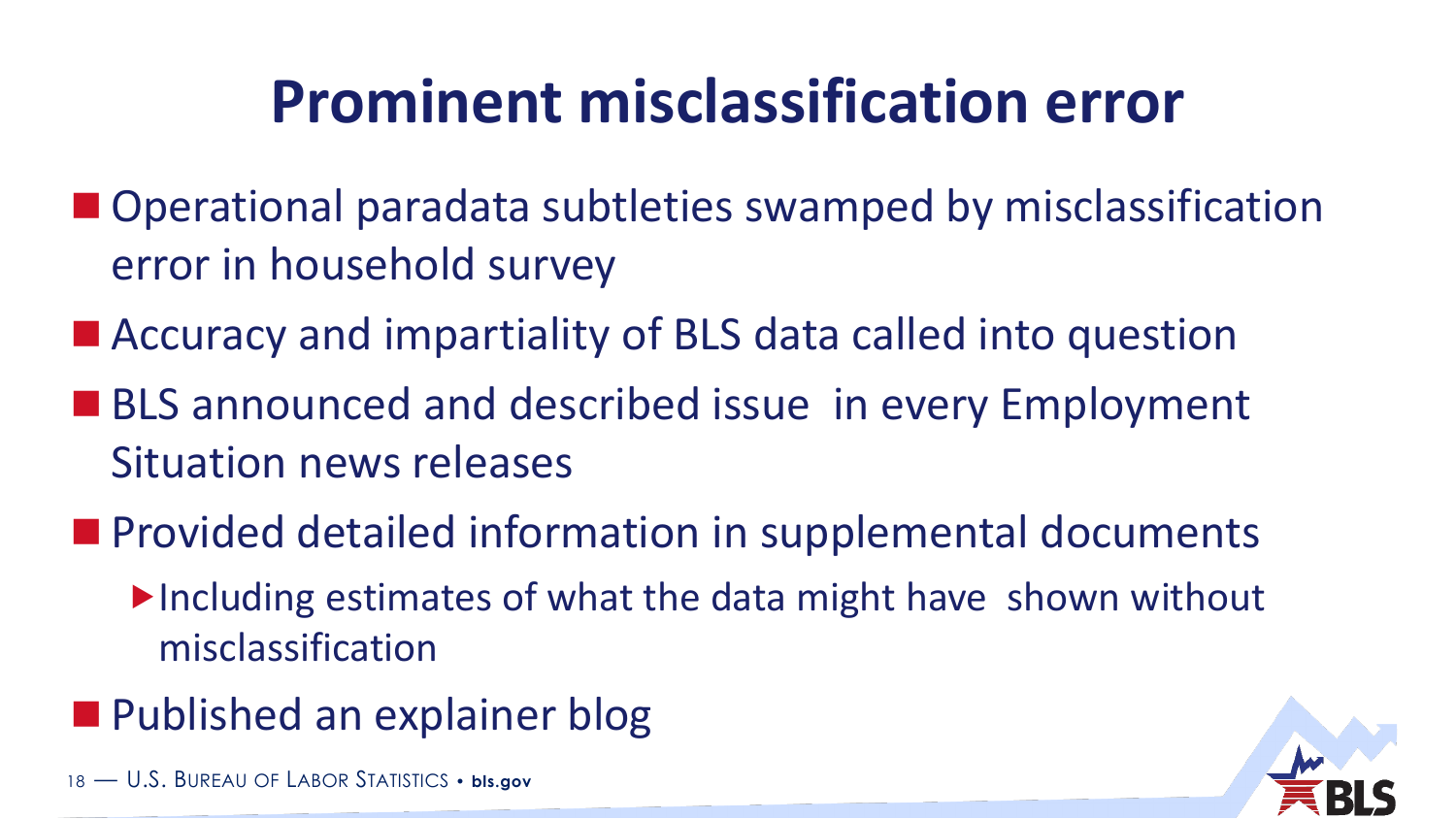# **Some positive reactions from website feedback**

https://www.bls.gov/bls/bls-covid-19-questions-and-answers.htm

I sense you're on the bleeding edge of the data that's going to point us out of the COVID mess.

https://www.bls.gov/bls/effects-of-covid-19-pandemic-on-productivity-and-costs-statistics.htm

very helpful, thank you

https://www.bls.gov/bls/effects-of-covid-19-pandemic-on-bls-price-indexes.htm

Extremely helpful. Thanks for keeping this marvelous data update. Great Job!!

https://www.bls.gov/bls/measuring-the-effects-of-the-coronavirus-covid-19-pandemic-using-the-current-population-survey.htm

So happy to see the BLS moving so quickly to incorporate COVID questions to the CPS, and for making the information available as quickly as possible.

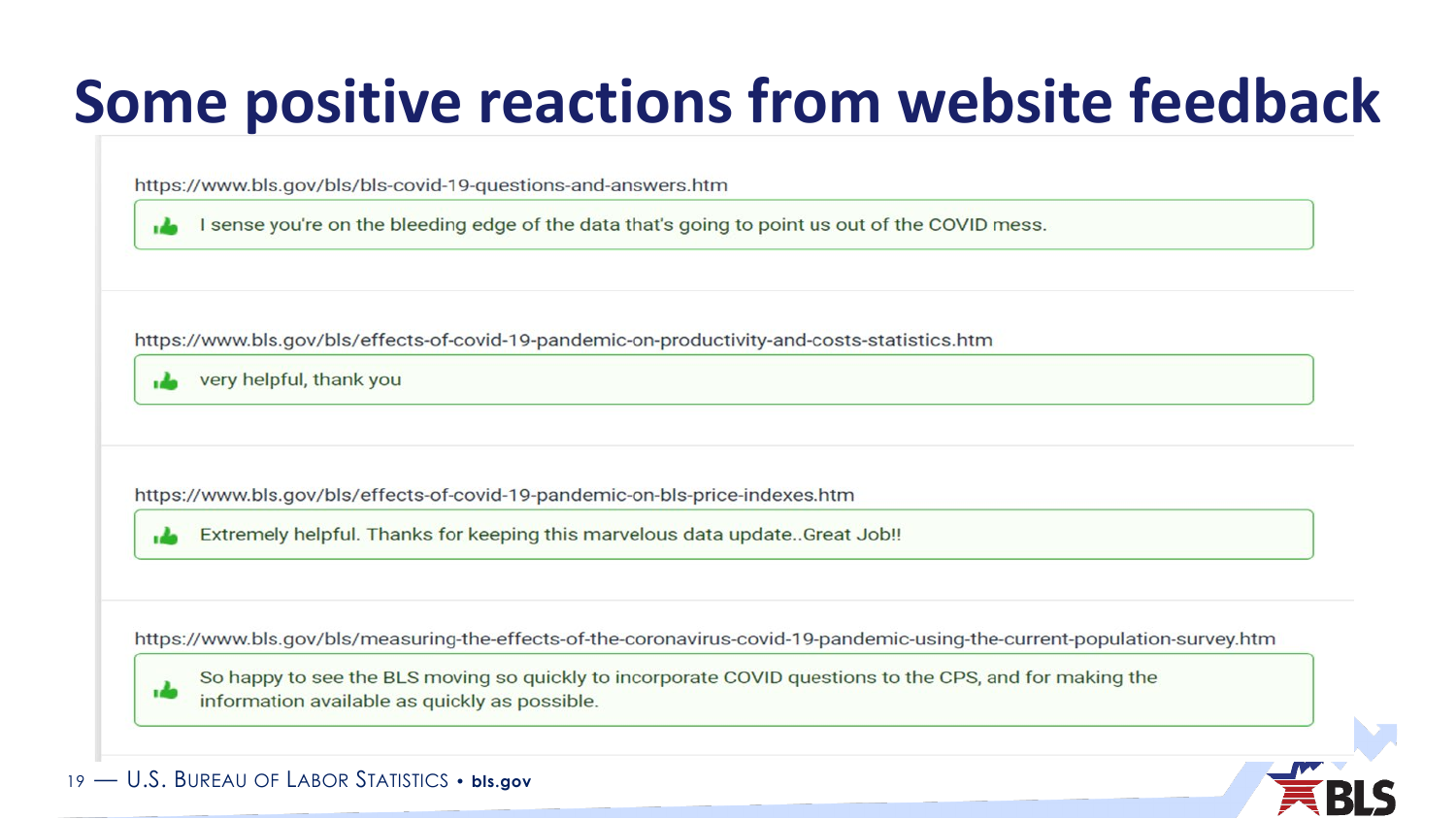# **Critical reactions from website feedback**

https://www.bls.gov/covid19/effects-of-covid-19-pandemic-on-consumer-price-index.htm

The title of this page is "Effects of COVID-19 Pandemic and Response on the CPI". I was expecting a simple answer such as "The CPI change was 50% lower than had been predicted in January". Instead there are details on the methodology. Frustrating

https://www.bls.gov/covid19/consumer-price-index-covid19-impacts-june-2020.htm

This says it all. Data inadequate

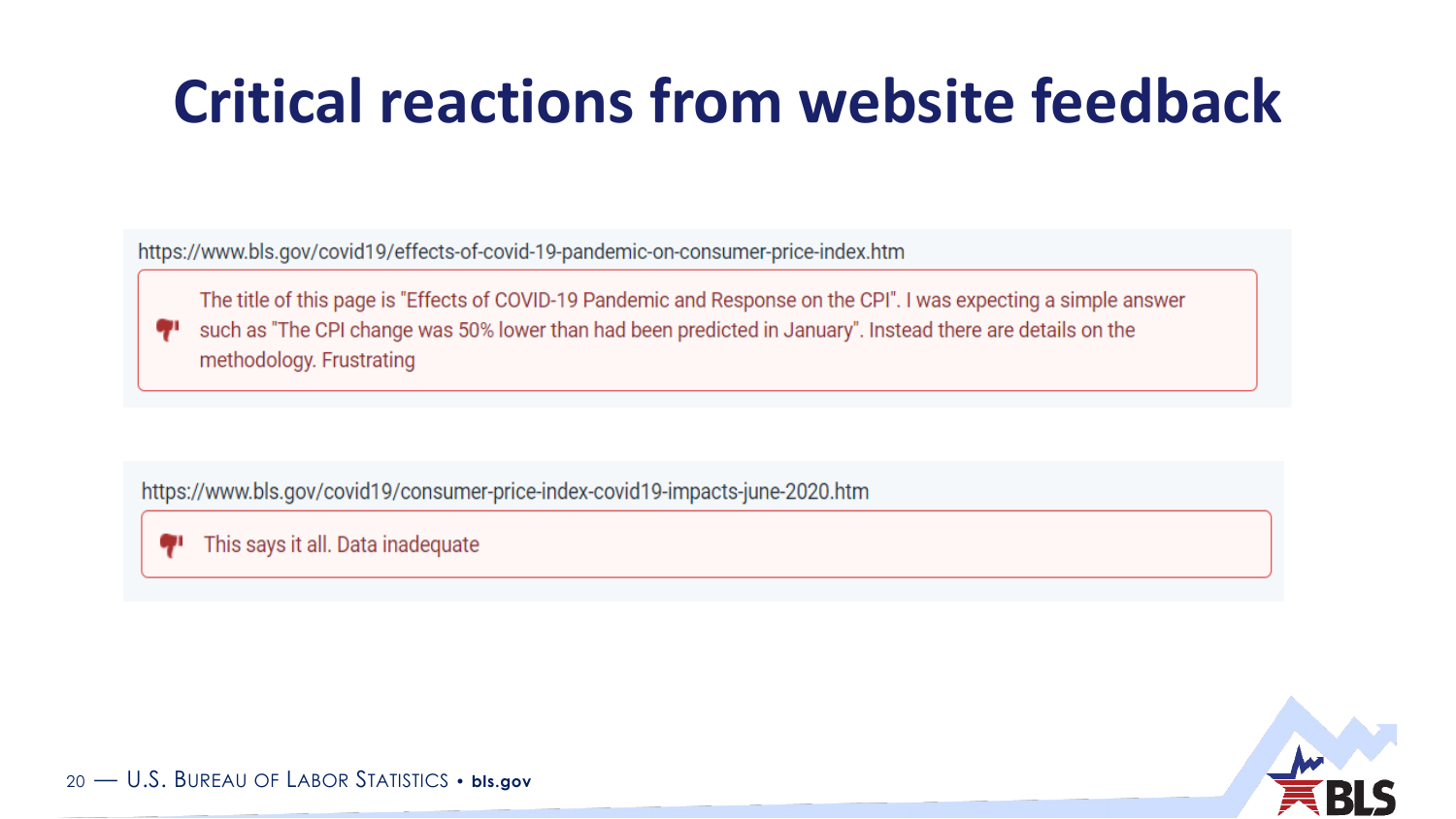# **User reactions (quantitative)**

- As of September 30, 2020:
	- ▶ 166,067 user views
	- ▶ 294 ratings
	- ▶138 comments
- Many of the ratings were unrelated to the pages themselves
- Once unrelated ratings are eliminated
	- ▶ 84.2 percent positive feedback

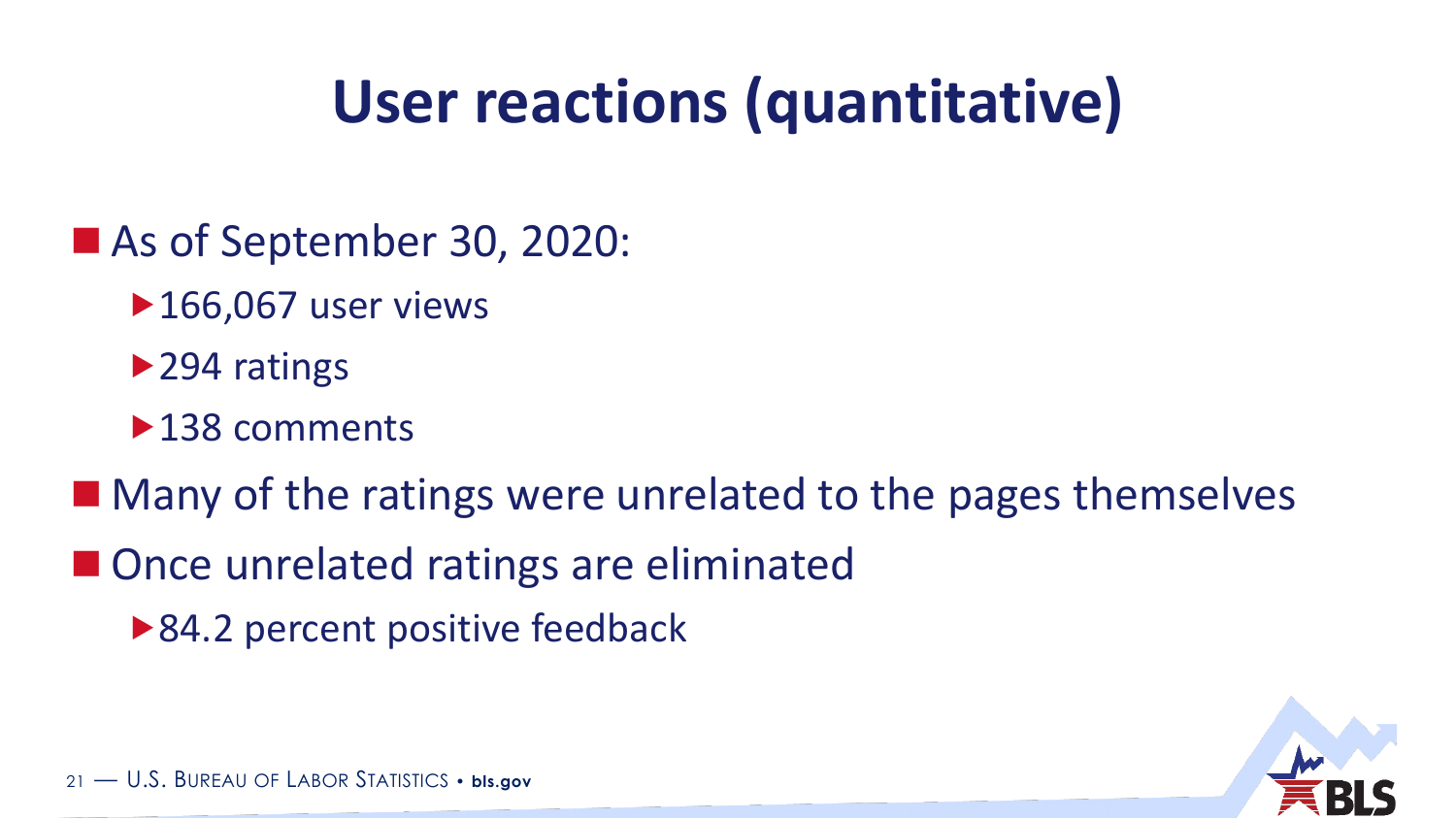# **Final thoughts**

- Users need reliable information about the accuracy and relevance of the estimates upon which they rely
- No single paradata measure is sufficient
- **Filter Framework: Spectrum of meaningful measures**
- **Flexibility: As conditions change, other measures may become** more relevant